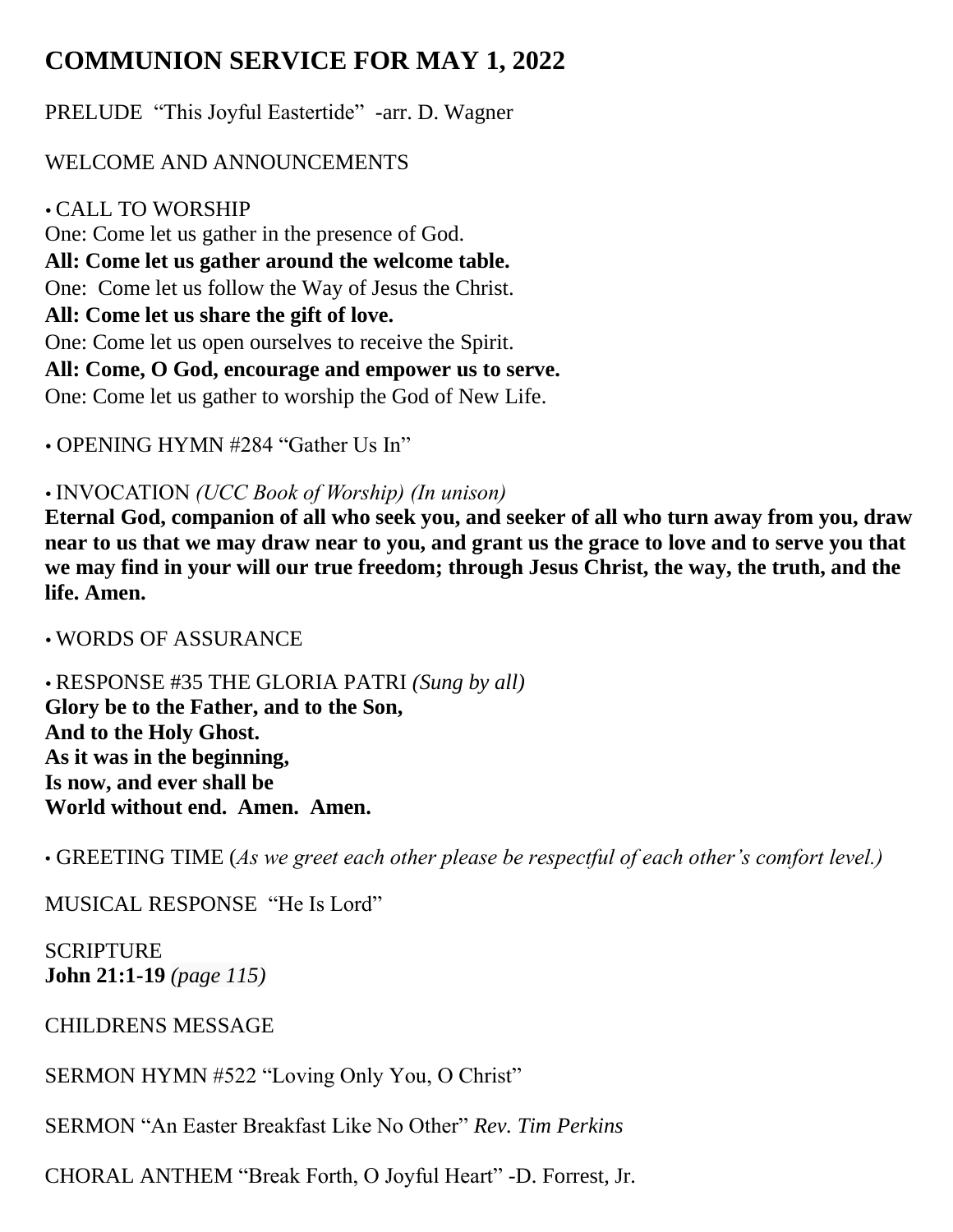#### CALL TO OFFER OUR TIME AND TALENTS

*(Offering plates can be found at the center doors outside the sanctuary. Giving is also possible online through VANCO MOBILE on our website and through the sharing of your gifts in service.)*

AN OFFERING OF PRAYER (PRAYERS OF THE PEOPLE)

• OFFERTORY RESPONSE #47 "Doxology" *(Sung by all)*  **Praise God from whom all blessings flow; praise God, all creatures here below; praise God above, ye heavenly hosts: Creator, Christ, and Holy Ghost. Amen.**

#### • THE DEDICATION

#### THE LORD'S SUPPER

*(This morning you are invited to come forward to receive the bread and the wine at the communion table (wine is red, grape juice is white). We invite you to take the elements back to your pew to be taken there. A Lay Leader will come to the pew of those who are not able to come forward.)*  Invitation to the Table

Prayer

Words of Institution

Sharing the Elements

Prayer of Thanksgiving *(In unison)*

**We thank you, God, for inviting us to this table where we have known the presence of Christ and have received all Christ's gifts. Strengthen our faith, increase our love for one another, and let us show forth your praise in our lives; through Jesus Christ our Savior. Amen.**  *(United Church of Christ Book of Worship)*

THE LORD'S PRAYER *(In unison)*

**Our Father, who art in heaven, hallowed be thy name. Thy kingdom come, thy will be done, on earth as it is in heaven. Give us this day our daily bread, and forgive us our debts, as we forgive our debtors. And lead us not into temptation, but deliver us from evil, for thine is the kingdom, and the power, and the glory, forever. Amen.** 

• SENDING HYMN #422 "Let Us Talents and Tongues Employ"

#### • BENEDICTION

POSTLUDE "Resurrection Morn" -H. Balcombe